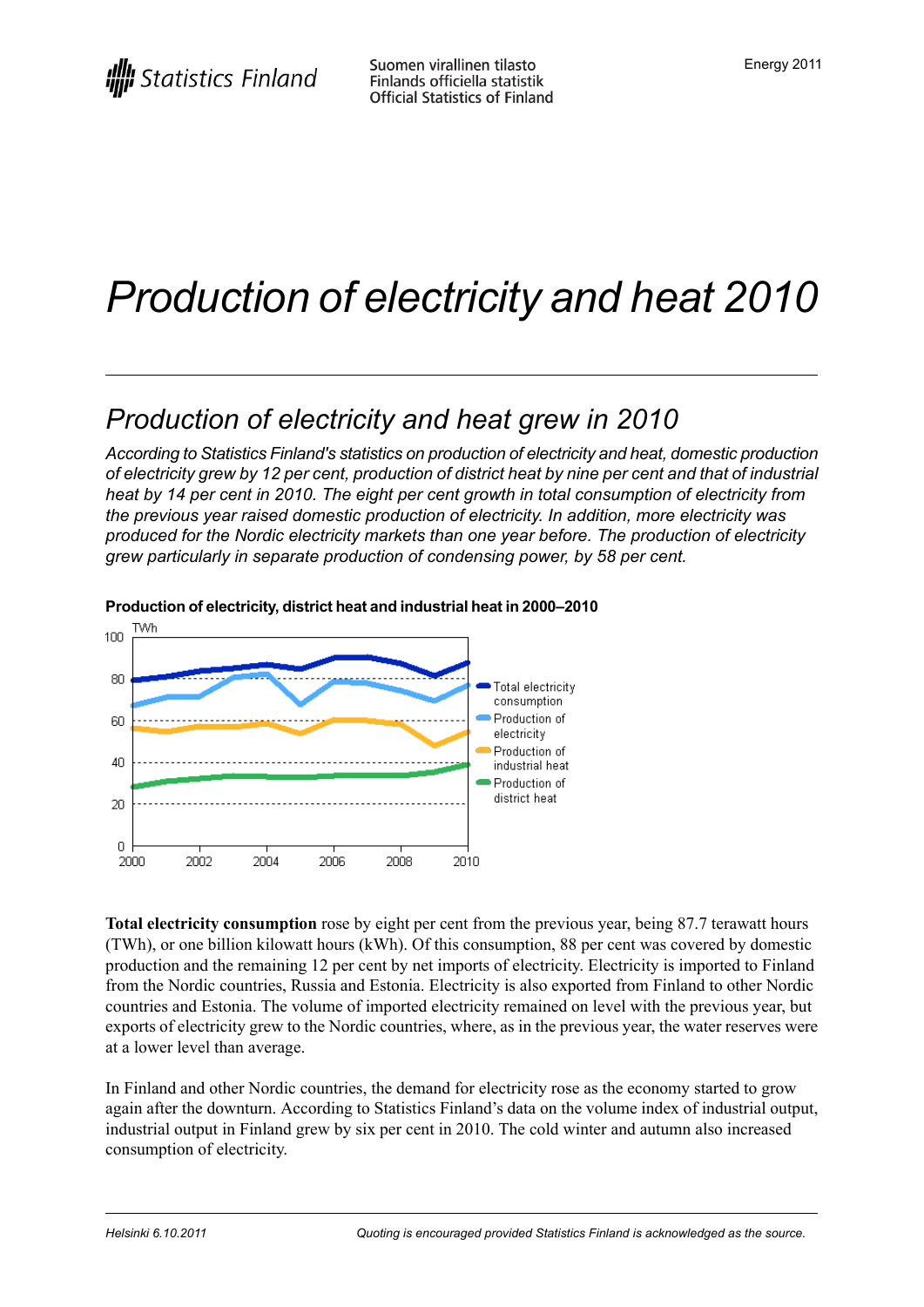In 2010, the volume of **electricity produced** in Finland amounted to 77.2 TWh. The production grew by 12 per cent. The production grew most for condensing power, up by 58 per cent. Of condensing power, 66 per cent was produced with coal (includes hard coal, coke, and blast furnace and coke oven gas). Electricity produced with combined heat and power production rose, by 13 per cent, thus reaching a new record, 28.1 TWh. The growth in combined heat and power production was due to the recovery of the forest industry and the introduction of new power plants.

The use of coal, wood and peat in electricity production increased. The production of hydro power grew by one per cent and that of nuclear power contracted by three per cent. The production of wind power went up by six per cent.

The use of coal, wood and peat in electricity production increased. The production of hydro power grew by one per cent and that of nuclear power contracted by three per cent. The production of wind power went up by six per cent.

**The production of district heat** grew by nine per cent from the previous year, to 39.0 TWh. The cold winter and autumn increased the need for heating, in addition to which the number of district heat customers continued to grow.

Nearly 60 per cent of district heat was produced from fossil fuels. One half of this was produced with natural gas. The volumes of district heat produced with peat and renewable fuels were almost equal, 19 per cent. The production of district heat grew particularly for natural gas, peat and wood fuels.

The **production of industrial heat** grew by 14 per cent, being 54.8 TWh. The recovery of industrial output increased the need for heat for the industry's own use, but also industrial enterprises' own energy production.

Over 60 per cent of the heat used by the industry was produced with renewable fuels. The majority of renewable fuels was covered by black liquor from the forest industry and the rest by other wood fuels. The use of recycled fuels was low in the production of industrial heat. Twenty-one per cent of heat was produced with fossil fuels. The biggest fossil fuel in the production of industrial heat was natural gas, 14 per cent. The production of industrial heat with wood fuels and peat went up. Nine per cent of heat was produced with peat.

|                                    |      |      | Electricity, TWh District heat, TWh Industrial heat, TWh | Total fuels used, PJ <sup>1)</sup> |
|------------------------------------|------|------|----------------------------------------------------------|------------------------------------|
| Separate production of electricity |      |      |                                                          |                                    |
| - Hydro power                      | 12,7 |      |                                                          |                                    |
| - Wind power                       | 0,3  |      |                                                          |                                    |
| - Nuclear power                    | 21,9 |      |                                                          |                                    |
| - Condensing power $^{2)}$         | 14,2 |      |                                                          | 136,8                              |
| - Total                            | 49,1 |      |                                                          | 136,8                              |
| Combined heat and power production | 28,1 | 29,2 | 46,6                                                     | 450,9                              |
| Separate heat production           |      | 9,7  | 8,2                                                      | 74,8                               |
| <b>Total production</b>            | 77,2 | 39,0 | 54,8                                                     | 662,5                              |
| Net imports of electricity         | 10,5 |      |                                                          |                                    |
| <b>Total</b>                       | 87,7 | 39,0 | 54,8                                                     | 662,5                              |

#### **Electricity and heat production by production mode in 2010**

1) In calculating total primary energy used, hydro power, wind power and net imports of electricity are made commensurate with fuels according to directly obtained electricity (3.6 PJ/TWh). Total nuclear energy used is calculated at the efficiency ratio of 33 per cent from produced nuclear power (10.91 PJ/TWh).

2) Condensing power includes condensing power plants, shares of condensing electricity of combined heat and power production plants, and peak gas turbines and similar separate electricity production plants.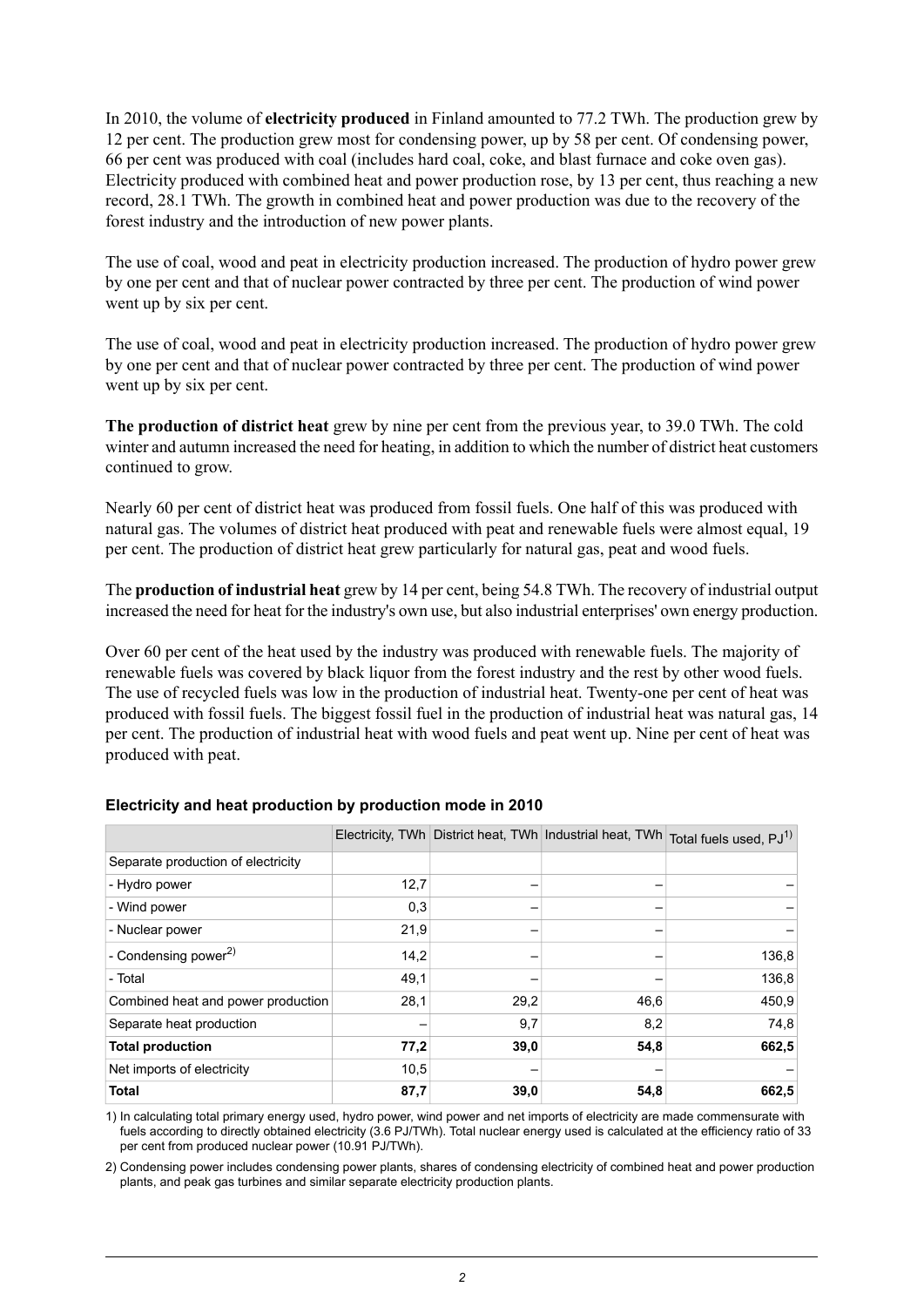The **use of fuels** in the production of electricity and heat increased by 19 per cent in 2010. Slightly less than one half of fuel use was covered by fossil fuels, 22 per cent by coal and 19 per cent by natural gas. The use of renewable fuels accounted for 37 per cent, that of black liquor from the forestry industry for 20 per cent and that of other wood fuels for 15 per cent. The use of peat amounted to 14 per cent.

Compared with the previous year, the use of coal grew by 25 per cent, that of wood fuels by 21 per cent and that of peat by 31 per cent.





The statistics on production of electricity and heat cover the entire production of electricity. The statistics do not include small district heating plants or industrial enterprises.

Links:

Statistics Finland:

[http://tilastokeskus.fi/keruu/ene/index\\_en.html](http://tilastokeskus.fi/keruu/ene/index_en.html)

Finnish Energy Industries:

<http://www.energia.fi/en/statistics-and-publications/electricity-statistics>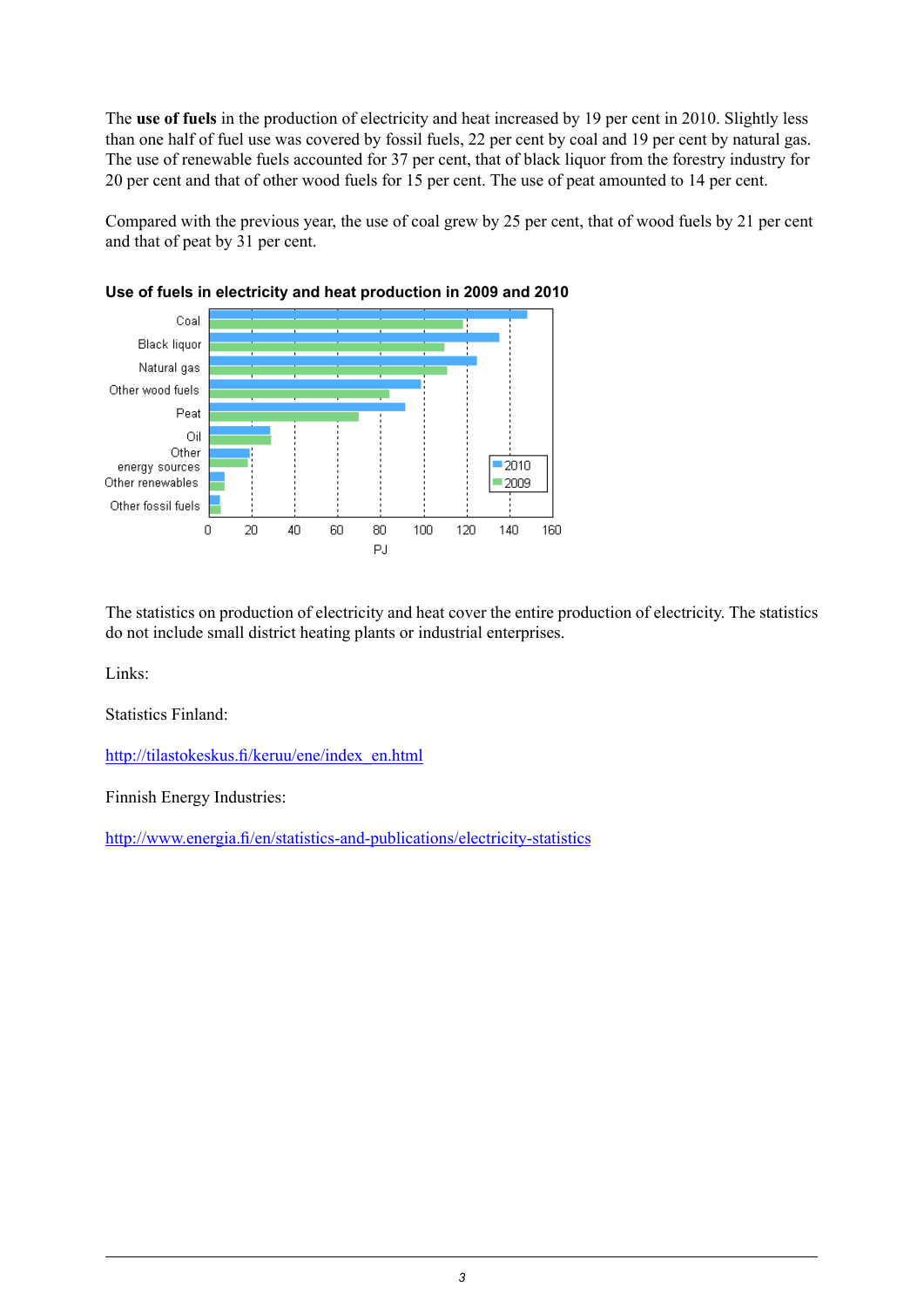## *Contents*

### *Tables*

#### **Appendix tables**

### *Figures*

### **Appendix figures**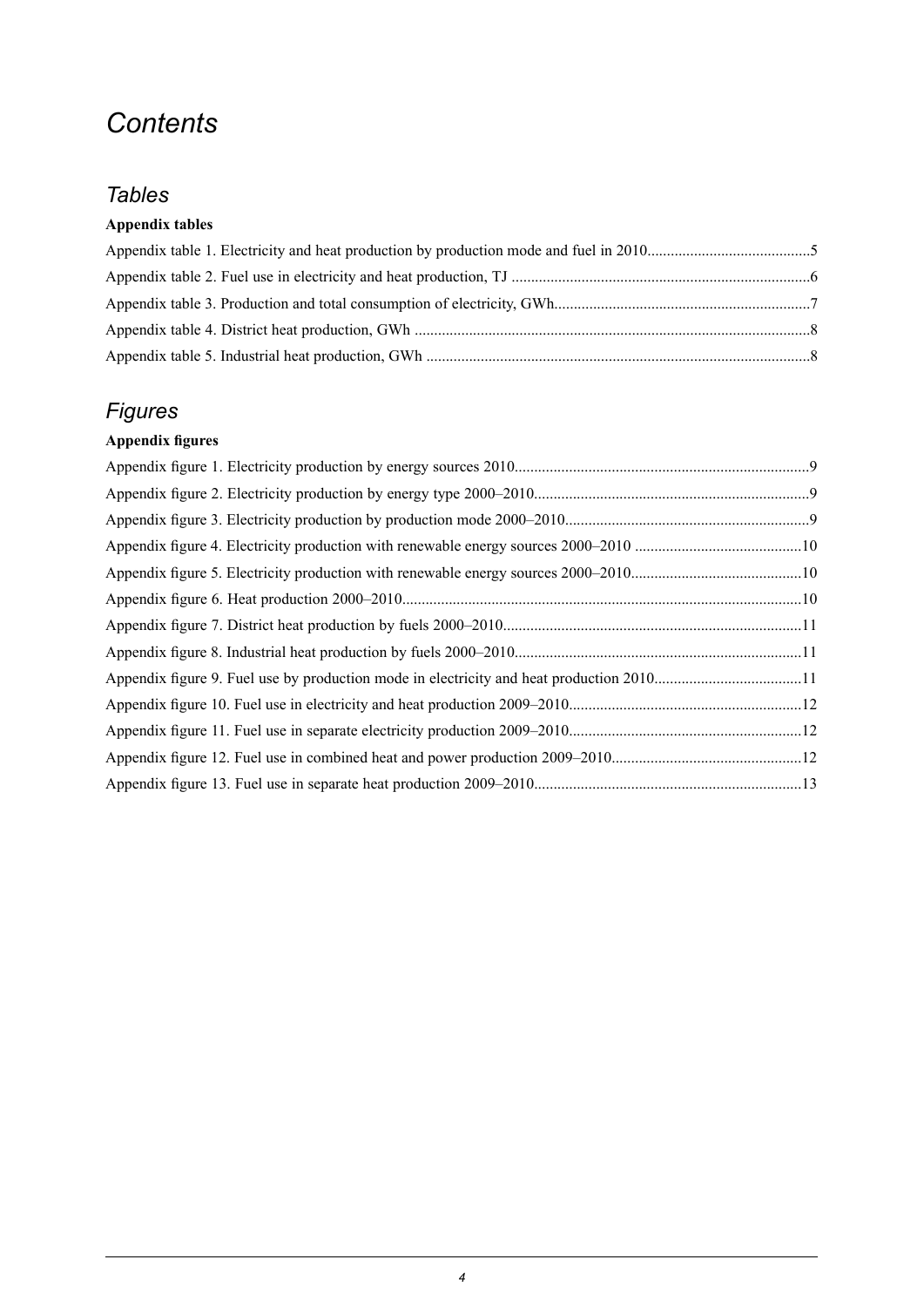## *Appendix tables*

<span id="page-4-0"></span>

|  |  |  | Appendix table 1. Electricity and heat production by production mode and fuel in 2010 |  |
|--|--|--|---------------------------------------------------------------------------------------|--|
|--|--|--|---------------------------------------------------------------------------------------|--|

|                               |                                                | Electricity,<br>GWh | District heat,<br>GWh | GWh                  | Industrial heat, Fuels used, GWh Fuels used, TJ |         |
|-------------------------------|------------------------------------------------|---------------------|-----------------------|----------------------|-------------------------------------------------|---------|
| Condensing                    | Oil                                            | 108                 | $\ddotsc$             | $\ddotsc$            | 369                                             | 1 3 2 9 |
| power<br>$production^{1)}$    | Coal <sup>2</sup>                              | 9760                | ٠.                    | $\ddotsc$            | 25 195                                          | 90 702  |
|                               | Natural gas                                    | 191                 |                       |                      | 562                                             | 2 0 2 4 |
|                               | Other fossil <sup>3)4)</sup>                   | 61                  | ٠.                    | $\ddot{\phantom{0}}$ | 205                                             | 739     |
|                               | Peat                                           | 2 3 9 2             | ٠.                    | $\ddotsc$            | 6479                                            | 23 3 23 |
|                               | Black liquor and other<br>concentrated liquors | 319                 | ٠.                    | $\ddotsc$            | 1075                                            | 3870    |
|                               | Other wood fuels                               | 1 0 8 1             | ٠.                    | $\ddotsc$            | 3 1 0 5                                         | 11 176  |
|                               | Other renewables <sup>3)5)</sup>               | 146                 |                       | $\ddot{\phantom{0}}$ | 416                                             | 1497    |
|                               | Other energy sources <sup>6)</sup>             | 120                 | ٠.                    |                      | 594                                             | 2 140   |
|                               | <b>Total</b>                                   | 14 179              |                       |                      | 38 000                                          | 136 801 |
| <b>Combined</b>               | Oil                                            | 338                 | 291                   | 1468                 | 2433                                            | 8759    |
| heat and<br>power             | Coal <sup>2</sup>                              | 4 2 8 8             | 7422                  | 1 1 8 7              | 15 160                                          | 54 576  |
| production <sup>7</sup>       | Natural gas                                    | 10786               | 9080                  | 5 6 2 4              | 29 6 95                                         | 106 902 |
|                               | Other fossil <sup>3)4)</sup>                   | 129                 | 209                   | 320                  | 897                                             | 3 2 2 8 |
|                               | Peat                                           | 3 4 6 0             | 6 3 3 4               | 4 2 6 1              | 17 003                                          | 61 211  |
|                               | Black liquor and other<br>concentrated liquors | 5012                | 233                   | 24 319               | 36 440                                          | 131 182 |
|                               | Other wood fuels                               | 3547                | 5 0 9 7               | 7951                 | 20 365                                          | 73 313  |
|                               | Other renewables <sup>3)5)</sup>               | 271                 | 334                   | 505                  | 1431                                            | 5 1 5 2 |
|                               | Other energy sources <sup>6)</sup>             | 267                 | 208                   | 945                  | 1815                                            | 6535    |
|                               | <b>Total</b>                                   | 28 098              | 29 208                | 46 580               | 125 238                                         | 450 858 |
| Separate                      | Oil                                            | ٠.                  | 2 3 3 9               | 1663                 | 5310                                            | 19 117  |
| production<br>of heat $^{8)}$ | Coal <sup>2</sup>                              | ٠,                  | 675                   | 152                  | 911                                             | 3 2 8 0 |
|                               | Natural gas                                    |                     | 2789                  | 1 2 2 2              | 4 5 0 9                                         | 16 231  |
|                               | Other fossil <sup>3)4)</sup>                   | ٠.                  | 248                   | 48                   | 407                                             | 1464    |
|                               | Peat                                           | ٠.                  | 1 1 5 5               | 563                  | 2019                                            | 7 2 6 8 |
|                               | Black liquor and other<br>concentrated liquors | ٠.                  | .,                    | 135                  | 150                                             | 539     |
|                               | Other wood fuels                               |                     | 1 4 5 7               | 2 1 0 9              | 4 183                                           | 15 0 58 |
|                               | Other renewables <sup>3)5)</sup>               | $\ddotsc$           | 200                   | 75                   | 340                                             | 1 2 2 4 |
|                               | Other energy sources <sup>6)</sup>             | ÷                   | 887                   | 2 2 4 9              | 2962                                            | 10 664  |
|                               | <b>Total</b>                                   |                     | 9749                  | 8 2 1 6              | 20790                                           | 74 844  |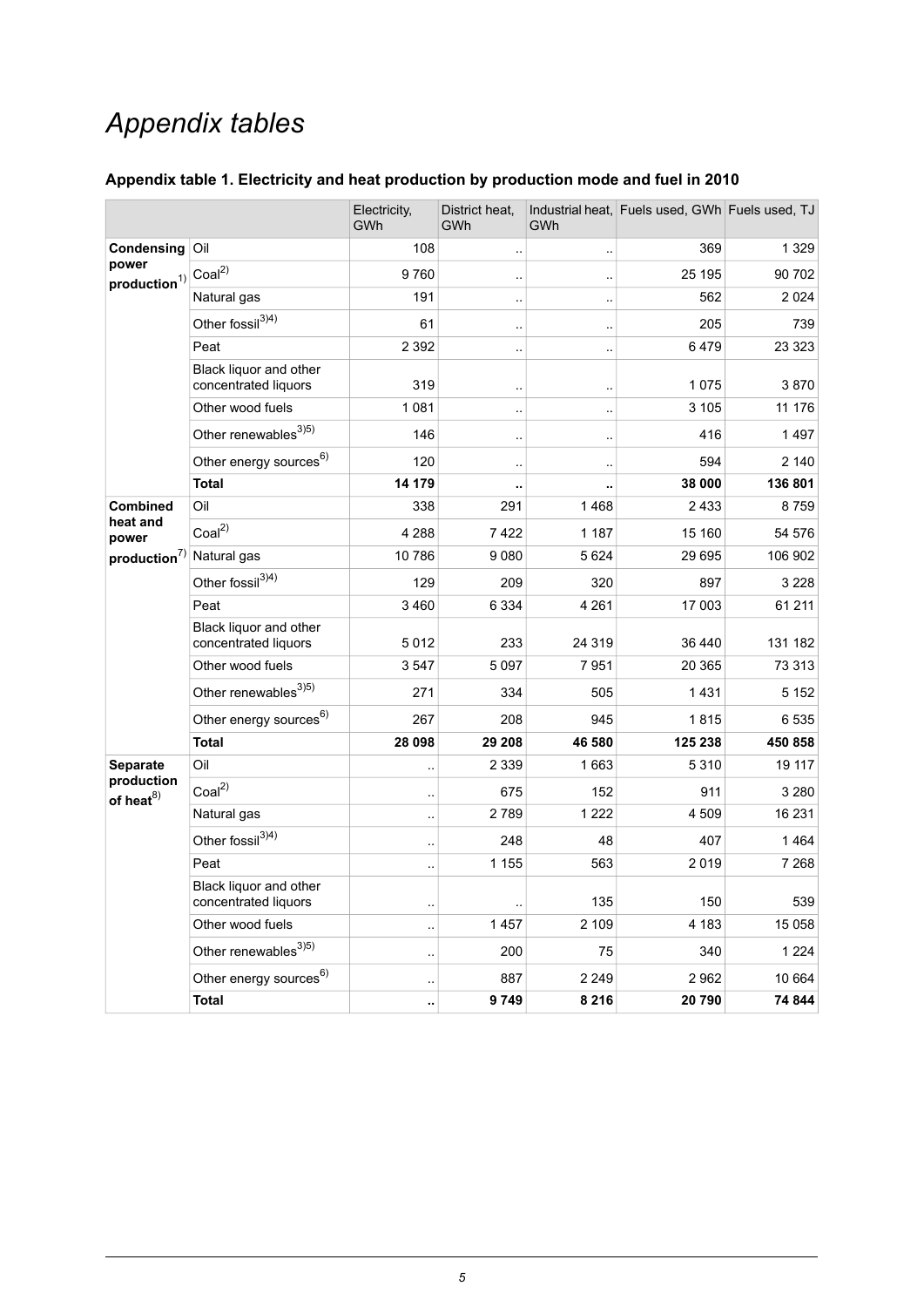|              |                                                | Electricity,<br><b>GWh</b> | District heat.<br><b>GWh</b> | <b>GWh</b> | Industrial heat, Fuels used, GWh Fuels used, TJ |         |
|--------------|------------------------------------------------|----------------------------|------------------------------|------------|-------------------------------------------------|---------|
| <b>Total</b> | Oil                                            | 447                        | 2630                         | 3 1 3 1    | 8 1 1 2                                         | 29 205  |
|              | $C$ oal <sup>2)</sup>                          | 14 047                     | 8 0 9 7                      | 1 3 3 9    | 41 266                                          | 148 559 |
|              | Natural gas                                    | 10 977                     | 11 869                       | 6846       | 34 766                                          | 125 156 |
|              | Other fossil <sup>3)4)</sup>                   | 190                        | 456                          | 368        | 1509                                            | 5431    |
|              | Peat                                           | 5852                       | 7489                         | 4 8 2 5    | 25 501                                          | 91 802  |
|              | Black liquor and other<br>concentrated liquors | 5 3 3 1                    | 233                          | 24 453     | 37 664                                          | 135 590 |
|              | Other wood fuels                               | 4629                       | 6 5 5 4                      | 10 060     | 27 652                                          | 99 547  |
|              | Other renewables <sup>3)5)</sup>               | 417                        | 534                          | 580        | 2 1 8 7                                         | 7873    |
|              | Other energy sources <sup>6)</sup>             | 387                        | 1 0 9 5                      | 3 1 9 4    | 5 3 7 2                                         | 19 370  |
|              | <b>Total</b>                                   | 42 277                     | 38 958                       | 54 796     | 184 029                                         | 662 503 |

1) Condensate parts produced in connection with combined heat and power production were calculated with condensing power.

2) In addition to hard coal, coal includes blast furnace gas and coke oven gas and coke.

Mixed fuels (such as recycled fuel) are divided into renewable and fossil fuels in ratio to the fossil and biodegradable coal contained 3) in them.

4) Other fossil fuels include plastics fuels and other waste fuels and the fossil part of mixed fuels.

5) Other renewable fuels comprise the bio part of mixed fuels and biogas.

6) Other energy sources include hydrogen, electricity, and reaction and secondary heat of industry.

7) Combined heat and power production includes pure combined production.

<span id="page-5-0"></span>8) Reduction heat produced in connection with condensate production and combined heat and power production were calculated in separate production of heat.

#### **Appendix table 2. Fuel use in electricity and heat production, TJ**

|                                          | 2000    | 2001    | 2002    | 2003    | 2004            | 2005    | 2006                                                                    | 2007    | 2008    | 2009                    | 2010    |
|------------------------------------------|---------|---------|---------|---------|-----------------|---------|-------------------------------------------------------------------------|---------|---------|-------------------------|---------|
| <b>Fossil fuels</b>                      |         |         |         |         |                 |         |                                                                         |         |         |                         |         |
| - Oil                                    | 33 680  | 38 183  | 37873   | 38 016  | 35 996          | 33 118  | 31 122                                                                  | 31935   | 28 233  | 29 571                  | 29 205  |
| - Coal                                   | 104 612 | 123888  | 140 591 | 199 594 | 175 841         | 86 498  | 172 691                                                                 | 147 656 | 98 948  | 118761                  | 148 559 |
| - Natural gas                            | 117 387 | 129 063 | 127 718 | 143 158 | 138 375         | 124 230 | 131 457                                                                 | 118 038 | 122 324 | 111 565                 | 125 156 |
| - Other, fossil                          | 2463    | 3 3 2 3 | 3776    | 4 2 9 3 | 4697            | 4 2 6 8 | 3719                                                                    | 4 0 5 9 | 4557    | 5855                    | 5431    |
| - Total                                  | 258 142 | 294 456 | 309 959 |         | 385 061 354 908 | 248 114 | 338 989                                                                 |         |         | 301 687 254 062 265 752 | 308 351 |
| Peat                                     | 61 108  | 84 529  | 89 885  | 99 213  | 87 947          | 67 585  | 91 201                                                                  | 100 254 | 79 689  | 70 336                  | 91 802  |
| Renewable fuels                          |         |         |         |         |                 |         |                                                                         |         |         |                         |         |
| - Black liquor and<br>other concentrated |         |         |         |         |                 |         |                                                                         |         |         |                         |         |
| liquors                                  | 137 929 | 126 744 | 140 115 | 141 194 | 148 217         | 132 127 | 156 030                                                                 | 153 060 | 143 746 | 110 131                 | 135 590 |
| - Other wood fuels                       | 76 198  | 75 932  | 79 984  | 81 957  | 89 239          | 85 678  | 93 564                                                                  | 82768   | 92 889  | 84 407                  | 99 547  |
| - Other renewables                       | 2 9 0 9 | 3577    | 3584    | 4 3 3 4 | 5083            | 6471    | 5713                                                                    | 6705    | 7632    | 7869                    | 7873    |
| - Renewable fuels<br>total               | 217 036 |         |         |         |                 |         | 206 253 223 683 227 485 242 539 224 276 255 307 242 533 244 266 202 408 |         |         |                         | 243 010 |
| Other energy<br>sources                  | 16 247  | 15 693  | 16 572  | 20 283  | 21 4 35         | 20737   | 23 9 24                                                                 | 22 210  | 27 358  | 18 593                  | 19 340  |
| Total                                    | 552 533 | 600 931 | 640 099 |         |                 |         | 732 042 706 830 560 712 709 421                                         |         |         | 666 684 605 375 557 088 | 662 503 |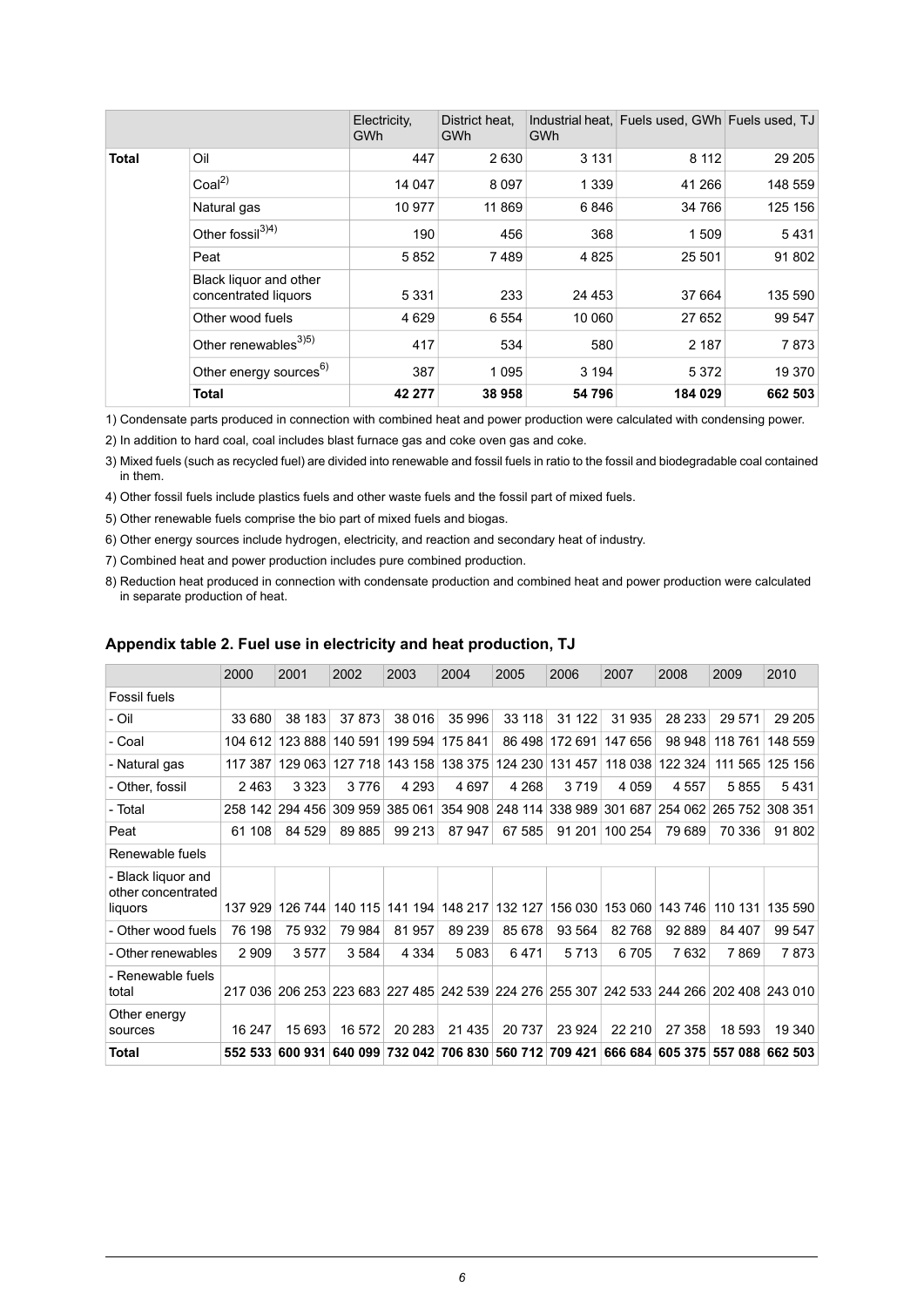|                                                  | 2000     | 2001   | 2002                 | 2003     | 2004                 | 2005          | 2006                                                                  | 2007          | 2008                               | 2009                 | 2010          |  |
|--------------------------------------------------|----------|--------|----------------------|----------|----------------------|---------------|-----------------------------------------------------------------------|---------------|------------------------------------|----------------------|---------------|--|
| Nuclear power                                    | 21 575   |        |                      |          |                      |               | 21 854 21 395 21 830 21 814 22 356 22 004 22 501                      |               | 22 050 22 601                      |                      | 21889         |  |
| <b>Fossil fuels</b>                              |          |        |                      |          |                      |               |                                                                       |               |                                    |                      |               |  |
| - Oil                                            | 540      | 610    | 836                  | 910      | 570                  | 454           | 439                                                                   | 431           | 619                                | 486                  | 447           |  |
| - Coal                                           | 8636     |        | 10 556 12 437        | 18 4 8 7 | 15 9 24              | 6687          |                                                                       | 15 842 13 615 | 8 5 4 7                            |                      | 10 785 14 047 |  |
| - Natural gas                                    | 9856     | 11 182 | 11 273               | 13435    |                      | 12 370 10 896 | 11 941                                                                |               | 10 250 10 719                      |                      | 9 543 10 977  |  |
| - Other, fossil                                  | 69       | 111    | 120                  | 170      | 190                  | 167           | 127                                                                   | 158           | 161                                | 206                  | 190           |  |
| - Fossil, total                                  | 19 0 9 9 |        | 22 459 24 667        |          | 33 002 29 054 18 204 |               |                                                                       | 28 349 24 454 | 20 046 21 021                      |                      | 25 661        |  |
| Peat                                             | 3689     | 5797   | 6 142                | 6831     | 6 1 2 0              | 4 208         | 6 207                                                                 | 6918          | 4868                               | 4 1 2 2              | 5852          |  |
| Renewable fuels                                  |          |        |                      |          |                      |               |                                                                       |               |                                    |                      |               |  |
| - Hydro power                                    | 14 4 53  | 13018  | 10623                | 9455     | 14865                | 13428         | 11313                                                                 | 13991         | 16909                              | 12573                | 12743         |  |
| - Wind power                                     | 77       | 70     | 63                   | 92       | 120                  | 168           | 153                                                                   | 188           | 261                                | 277                  | 294           |  |
| - Black liguor and other<br>concentrated liquors | 5 1 2 6  | 4765   | 5 1 4 0              | 5255     | 5778                 | 5060          | 5901                                                                  | 5711          | 5312                               | 4285                 | 5331          |  |
| - Other wood fuels                               | 2 9 0 1  | 2863   | 3 1 7 5              | 3 3 5 4  | 3815                 | 3643          | 4 0 5 4                                                               | 3 3 9 1       | 4 183                              | 3608                 | 4629          |  |
| - Other renewables                               | 123      | 167    | 160                  | 203      | 245                  | 291           | 248                                                                   | 318           | 343                                | 360                  | 417           |  |
| - Renewable fuels total                          | 22 679   | 20 882 | 19 162               |          | 18 359 24 823 22 591 |               |                                                                       |               | 21 669 23 599 27 009 21 102 23 414 |                      |               |  |
| Other energy sources                             | 234      | 237    | 252                  | 355      | 360                  | 298           | 395                                                                   | 345           | 503                                | 360                  | 387           |  |
| Total production                                 | 67 278   |        | 71 229 71 618 80 377 |          | 82 171               | 67 657        |                                                                       | 78 623 77 817 |                                    | 74 475 69 207 77 203 |               |  |
| Net imports of electricity                       | 11880    | 9959   | 11 925               | 4852     |                      | 4 870 17 014  | 11 401                                                                | 12 557        | 12772                              | 12 085 10 501        |               |  |
| <b>Total</b>                                     | 79 158   |        |                      |          |                      |               | 81 188 83 543 85 229 87 041 84 671 90 024 90 374 87 247 81 292 87 703 |               |                                    |                      |               |  |

#### <span id="page-6-0"></span>**Appendix table 3. Production and total consumption of electricity, GWh**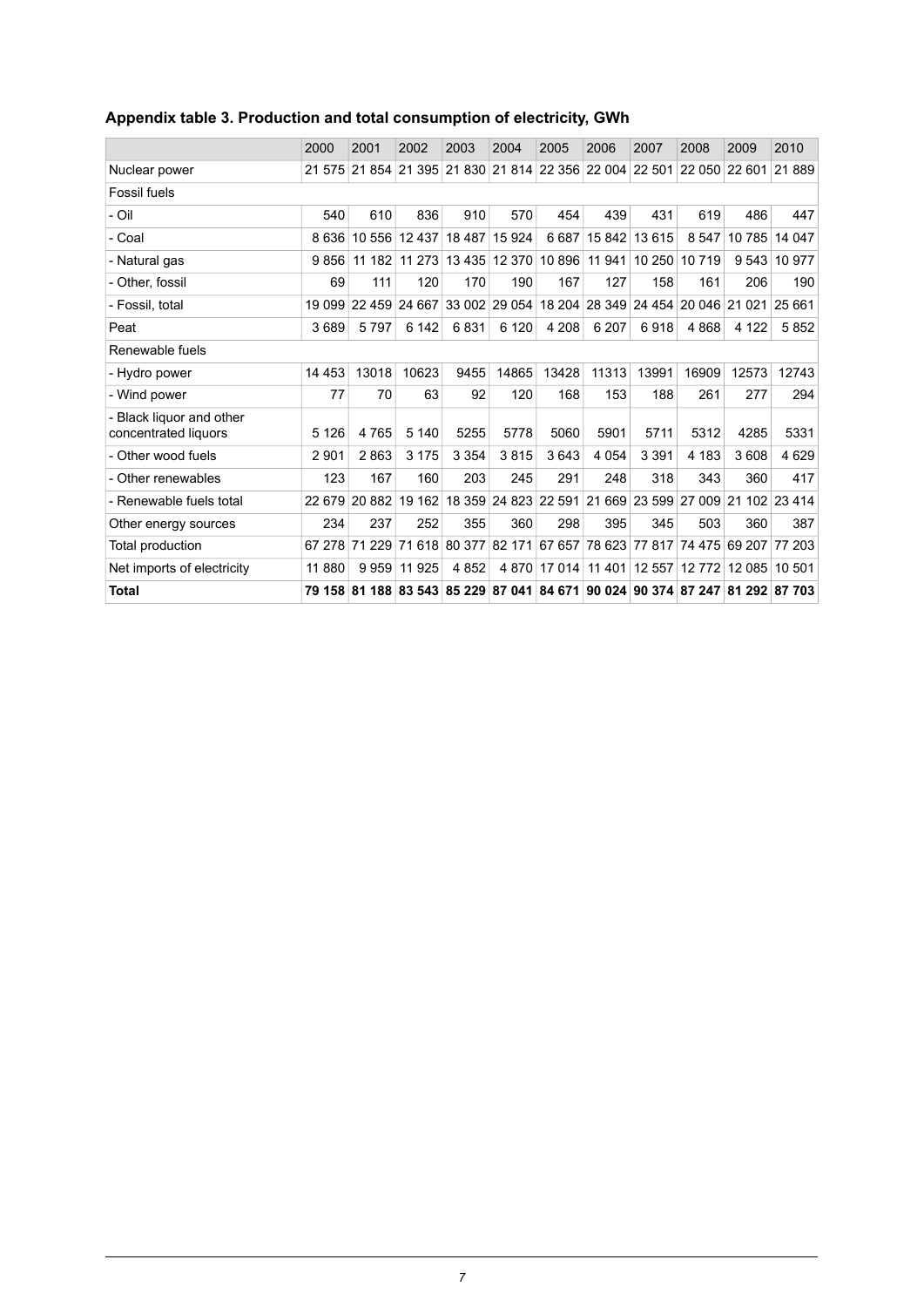#### <span id="page-7-0"></span>**Appendix table 4. District heat production, GWh**

|                                                  | 2000    | 2001    | 2002     | 2003    | 2004     | 2005                               | 2006    | 2007    | 2008          | 2009    | 2010                               |  |
|--------------------------------------------------|---------|---------|----------|---------|----------|------------------------------------|---------|---------|---------------|---------|------------------------------------|--|
| <b>Fossil fuels</b>                              |         |         |          |         |          |                                    |         |         |               |         |                                    |  |
| - Oil                                            | 1776    | 2 3 0 9 | 2 3 3 5  | 2488    | 2005     | 1849                               | 2 2 7 7 | 2 2 8 5 | 1787          | 2626    | 2630                               |  |
| - Coal                                           | 7 5 20  | 8497    | 8782     | 9089    | 8 2 7 7  | 7767                               | 8935    | 8 3 4 4 | 7 2 9 0       | 8 1 8 4 | 8097                               |  |
| - Natural gas                                    | 9628    | 10 083  | 10 449   | 10 355  | 11 0 7 1 | 11 088                             | 9849    | 9 9 0 4 | 10 767        | 10 462  | 11 869                             |  |
| - Other, fossil                                  | 186     | 217     | 213      | 263     | 301      | 298                                | 241     | 241     | 381           | 469     | 456                                |  |
| - Fossil, total                                  | 19 110  | 21 107  | 21 7 7 9 | 22 195  |          | 21 654 21 002                      | 21 303  |         | 20 774 20 224 | 21 741  | 23 053                             |  |
| Peat                                             | 4 8 6 2 | 5634    | 6026     | 6459    | 6033     | 5465                               | 6 1 3 2 | 7 0 2 0 | 6 133         | 6 3 0 9 | 7489                               |  |
| Renewable fuels                                  |         |         |          |         |          |                                    |         |         |               |         |                                    |  |
| - Black liquor and other<br>concentrated liquors | 367     | 396     | 282      | 286     | 286      | 267                                | 375     | 205     | 222           | 207     | 233                                |  |
| - Other wood fuels                               | 2683    | 2808    | 3 2 7 3  | 3490    | 3789     | 4 207                              | 4412    | 3 9 4 0 | 4850          | 5 5 9 2 | 6554                               |  |
| - Other renewables                               | 210     | 233     | 230      | 281     | 370      | 601                                | 443     | 530     | 674           | 679     | 534                                |  |
| - Renewable fuels total                          | 3 2 6 0 | 3437    | 3784     | 4 0 5 7 | 4 4 4 5  | 5075                               | 5 2 2 9 | 4676    | 5746          | 6477    | 7 3 2 1                            |  |
| Other energy sources                             | 952     | 826     | 874      | 1036    | 1 0 0 6  | 1 0 9 0                            | 1 0 2 9 | 996     | 1434          | 1 0 6 9 | 1095                               |  |
| <b>Total</b>                                     | 28 183  |         |          |         |          | 31 004 32 464 33 747 33 138 32 631 |         |         |               |         | 33 693 33 466 33 538 35 596 38 958 |  |

#### <span id="page-7-1"></span>**Appendix table 5. Industrial heat production, GWh**

|                                                  | 2000    | 2001                                                                         | 2002                 | 2003    | 2004    | 2005          | 2006   | 2007    | 2008                               | 2009    | 2010         |  |
|--------------------------------------------------|---------|------------------------------------------------------------------------------|----------------------|---------|---------|---------------|--------|---------|------------------------------------|---------|--------------|--|
| <b>Fossil fuels</b>                              |         |                                                                              |                      |         |         |               |        |         |                                    |         |              |  |
| - Oil                                            | 4 7 7 1 | 4641                                                                         | 4653                 | 4 2 3 2 | 4 3 8 1 | 4 1 7 6       | 3739   | 3738    | 3 2 4 4                            | 2989    | 3 1 3 1      |  |
| - Coal                                           | 2488    | 2 2 1 7                                                                      | 2 1 6 7              | 1958    | 1957    | 1854          | 1672   | 1656    | 1 5 5 4                            | 1 2 8 2 | 1 3 3 9      |  |
| - Natural gas                                    | 7958    | 8 3 1 3                                                                      | 7753                 | 7471    | 7936    | 7 2 4 3       | 7 504  | 7 3 8 8 | 6822                               | 6 3 5 4 | 6846         |  |
| - Other, fossil                                  | 161     | 251                                                                          | 319                  | 378     | 389     | 332           | 280    | 346     | 346                                | 440     | 368          |  |
| - Fossil, total                                  | 15 378  | 15423                                                                        | 14 892               | 14 039  |         | 14 663 13 605 | 13 195 | 13 127  | 11 967                             | 11 066  | 11 684       |  |
| Peat                                             | 4 185   | 4412                                                                         | 5 0 0 8              | 5 2 6 8 | 4410    | 4 0 64        | 4 740  | 5 2 5 1 | 4 8 0 5                            | 4 1 9 8 | 4825         |  |
| Renewable fuels                                  |         |                                                                              |                      |         |         |               |        |         |                                    |         |              |  |
| - Black liguor and other<br>concentrated liquors |         | 23 177 21 259 23 730 23 626 24 659 22 015 26 632 26 571 25 714 19 890 24 453 |                      |         |         |               |        |         |                                    |         |              |  |
| - Other wood fuels                               | 10 809  | 10 507                                                                       | 10 502               | 10 398  |         | 11 033 10 160 | 11 227 | 10621   | 10 611                             |         | 9 241 10 060 |  |
| - Other renewables                               | 312     | 352                                                                          | 384                  | 454     | 460     | 510           | 528    | 553     | 533                                | 565     | 580          |  |
| - Renewable fuels total                          | 34 299  |                                                                              | 32 118 34 616 34 477 |         |         | 36 152 32 685 |        |         | 38 388 37 744 36 858 29 696 35 094 |         |              |  |
| Other energy sources                             | 2768    | 2752                                                                         | 2 7 7 6              | 3 2 6 5 | 3 5 0 2 | 3 3 6 4       | 4 192  | 3796    | 4 5 2 1                            | 2992    | 3 1 9 4      |  |
| Total                                            |         | 56 630 54 705 57 293 57 049 58 727 53 718 60 514 59 918 58 151 47 951 54 796 |                      |         |         |               |        |         |                                    |         |              |  |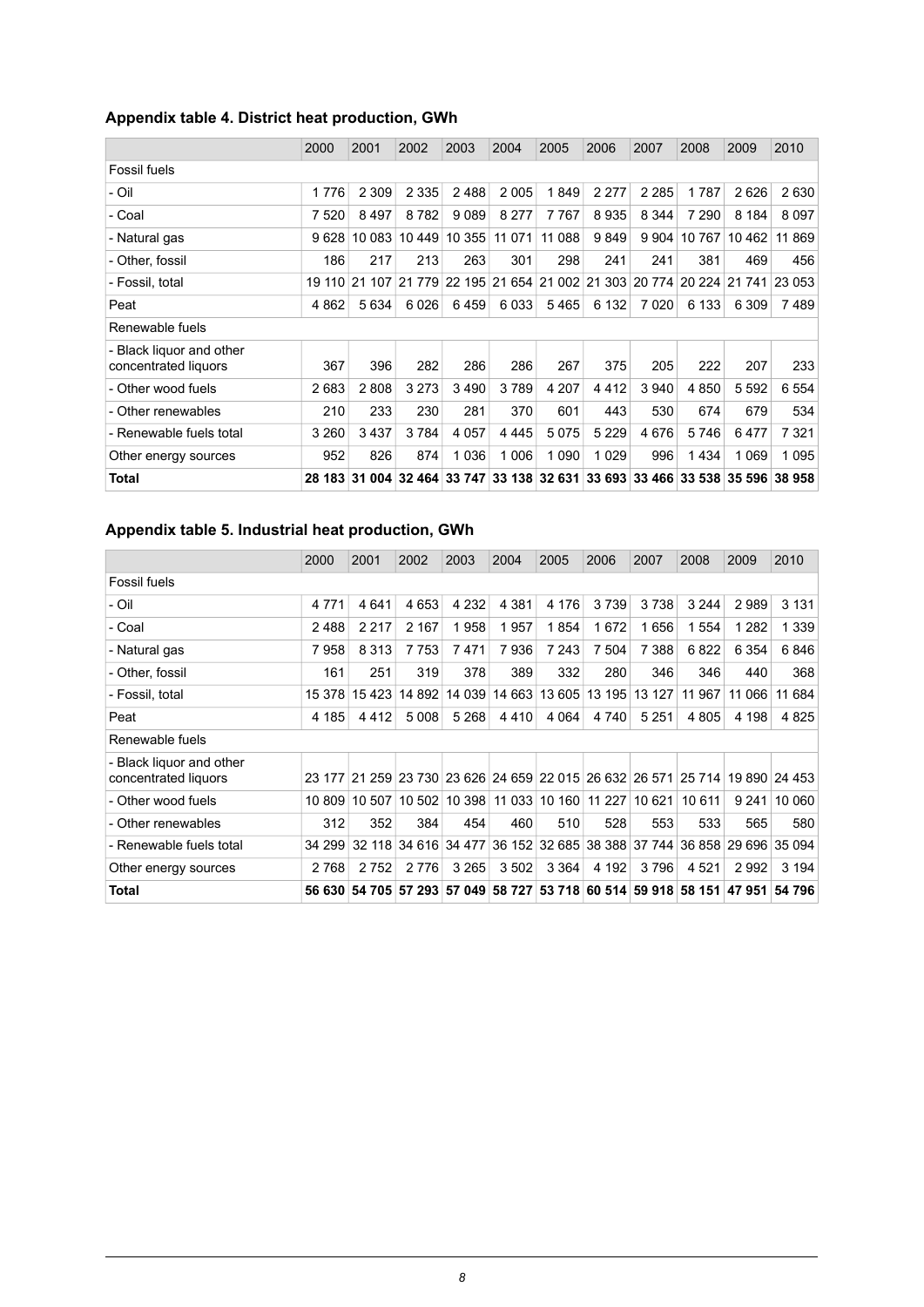## *Appendix figures*

<span id="page-8-0"></span>



## <span id="page-8-1"></span>**Appendix figure 2. Electricity production by energy type 2000–2010**

<span id="page-8-2"></span>

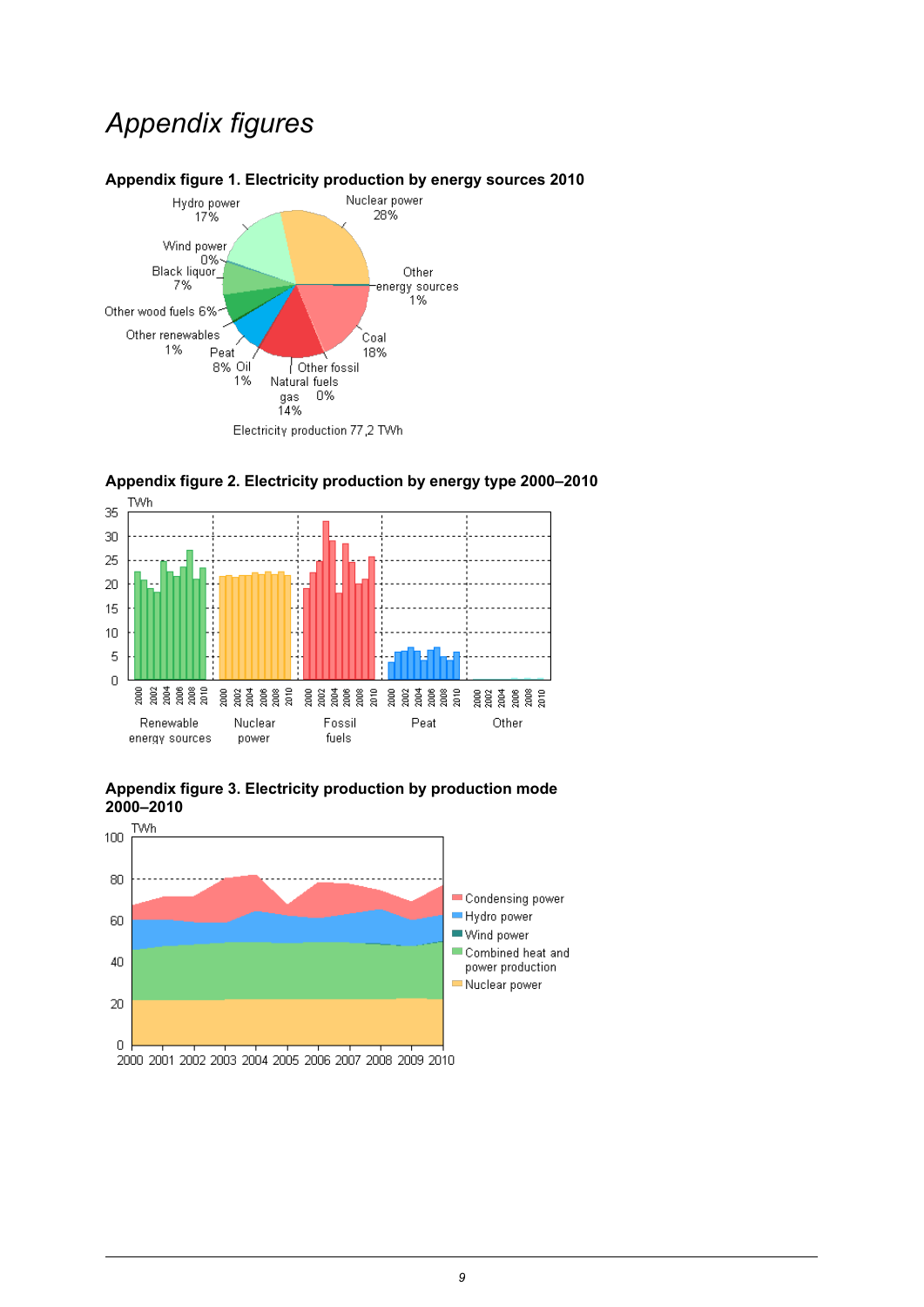

<span id="page-9-0"></span>**Appendix figure 4. Electricity production with renewable energy sources 2000–2010**

<span id="page-9-1"></span>**Appendix figure 5. Electricity production with renewable energy sources 2000–2010**



<span id="page-9-2"></span>

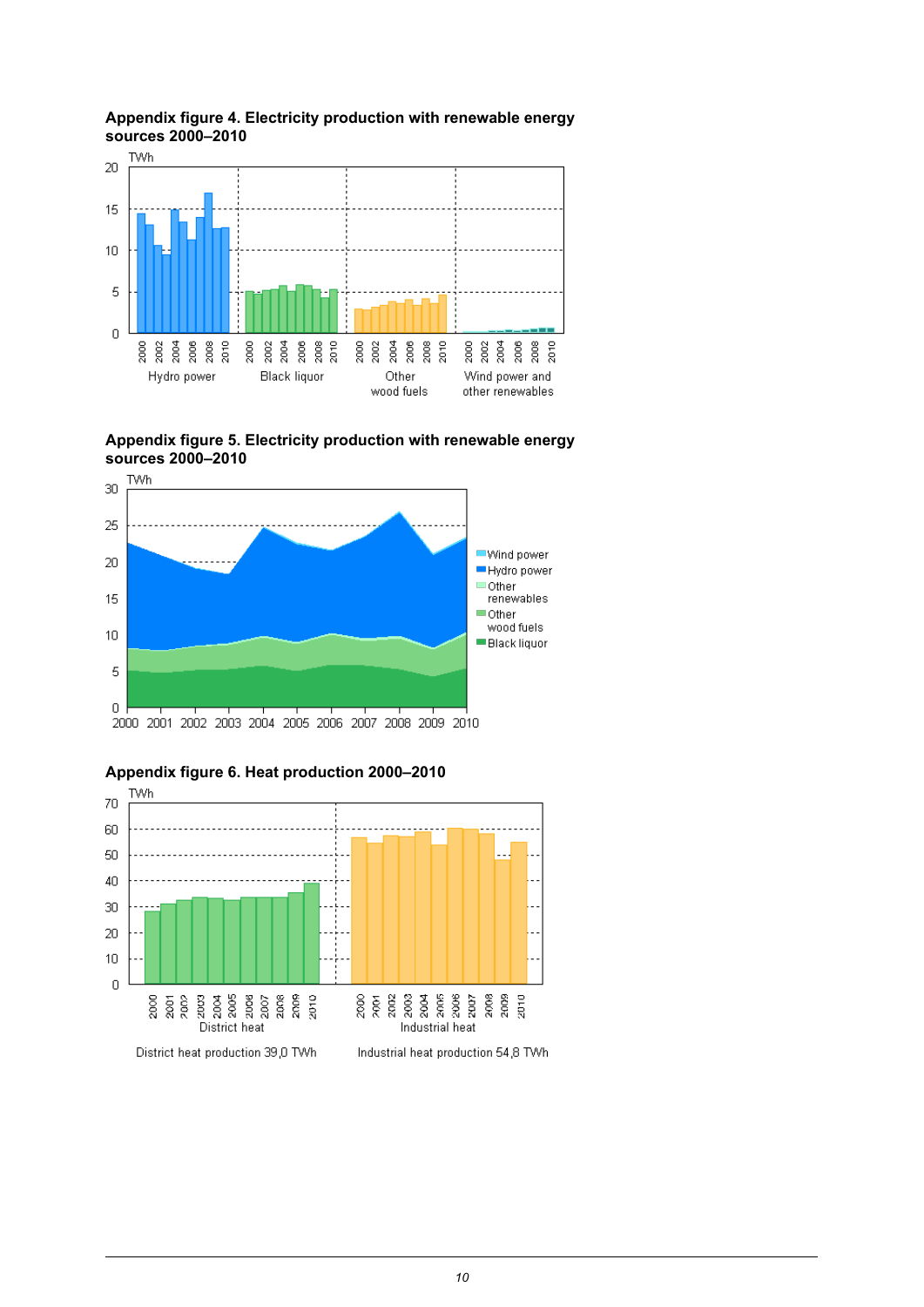<span id="page-10-0"></span>



### <span id="page-10-1"></span>**Appendix figure 8. Industrial heat production by fuels 2000–2010**

## <span id="page-10-2"></span>**Appendix figure 9. Fuel use by production mode in electricity and**



Total use of fuels 663 PJ or 184 TWh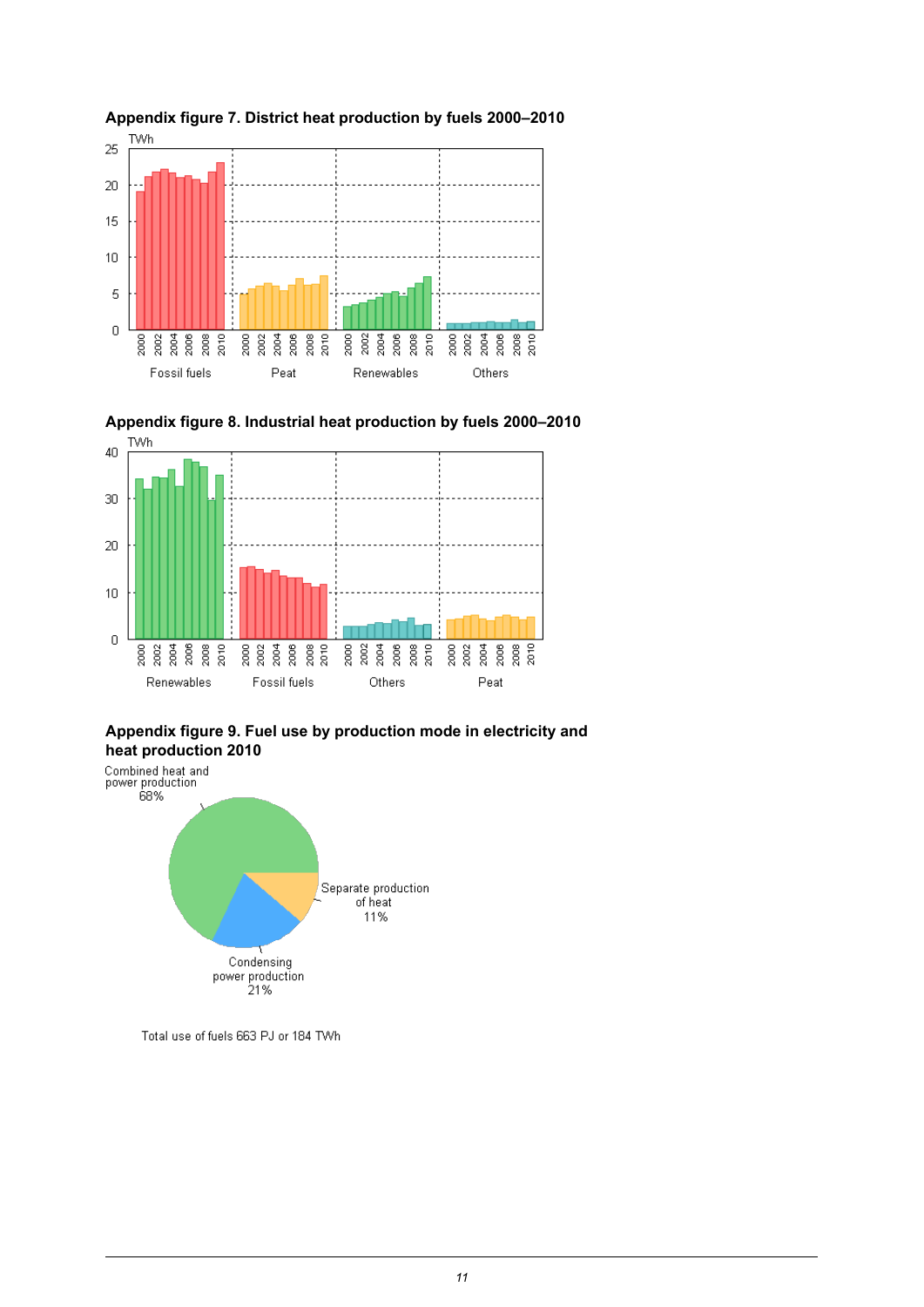

#### <span id="page-11-0"></span>**Appendix figure 10. Fuel use in electricity and heat production 2009–2010**

<span id="page-11-1"></span>



<span id="page-11-2"></span>**Appendixfigure12. Fuel usein combined heatand power production 2009–2010**

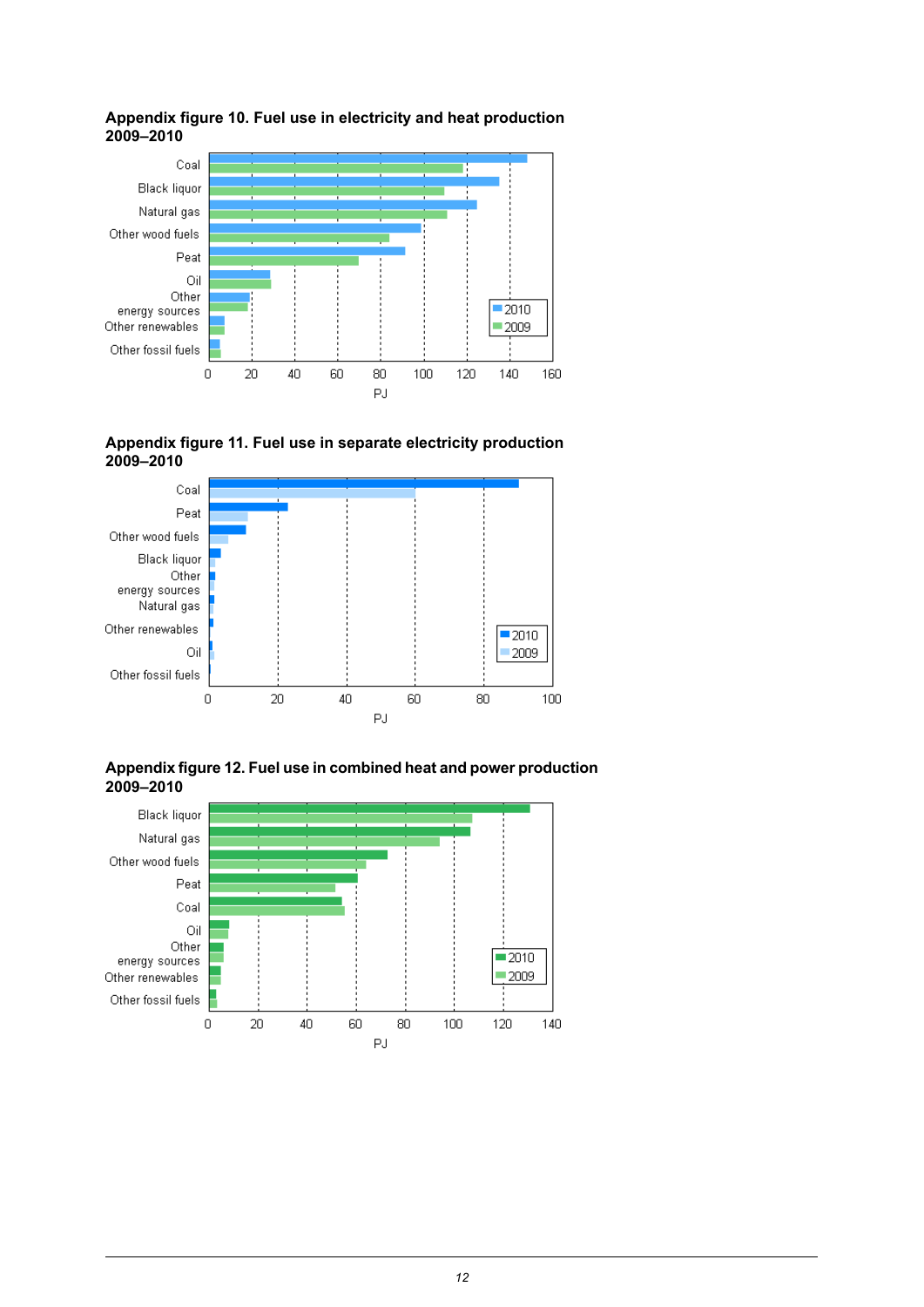

### <span id="page-12-0"></span>**Appendix figure 13. Fuel use in separate heat production 2009–2010**